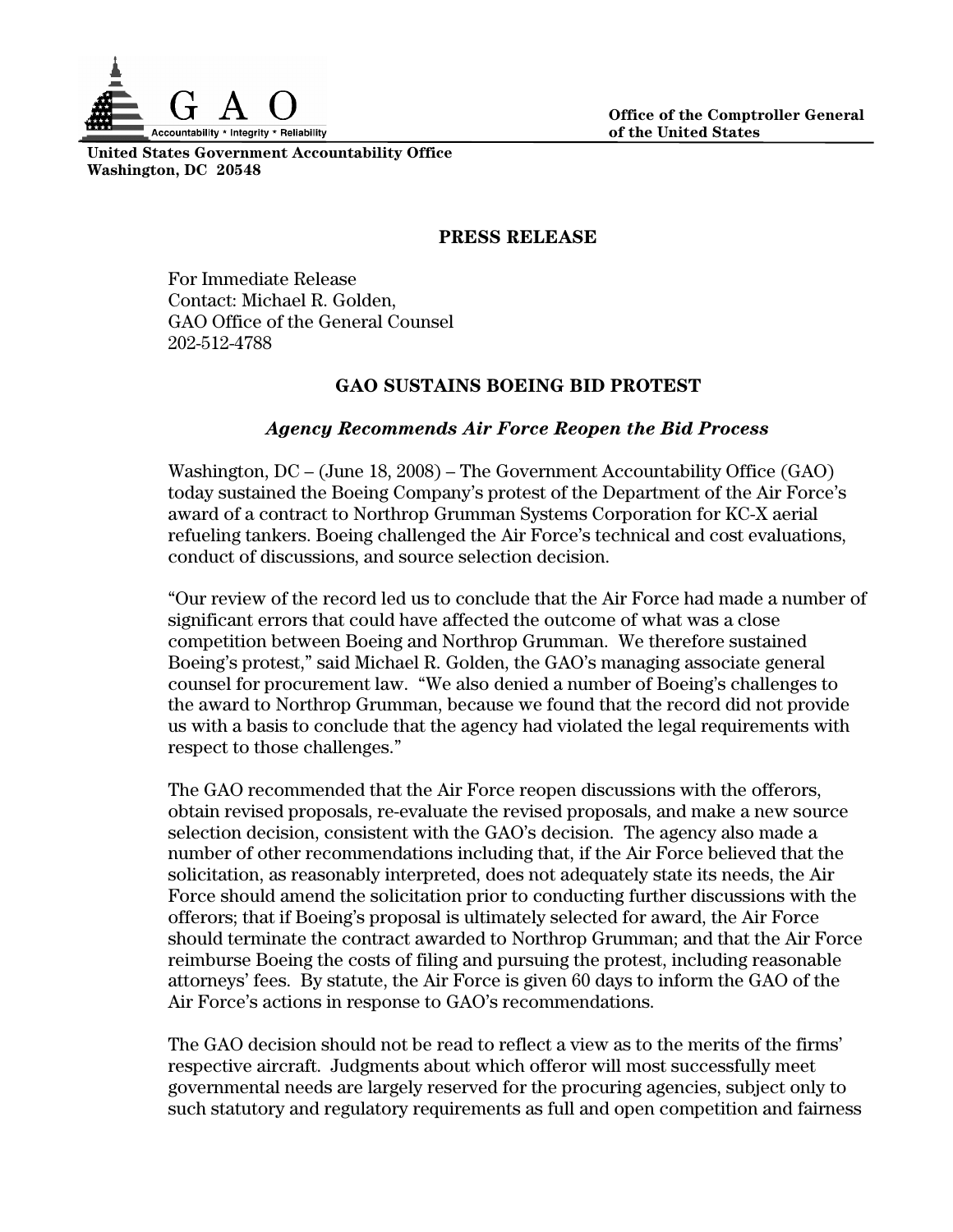to potential offerors. The GAO bid protest process examines whether procuring agencies have complied with those requirements.

Specifically, GAO sustained the protest for the following reasons:

1. The Air Force, in making the award decision, did not assess the relative merits of the proposals in accordance with the evaluation criteria identified in the solicitation, which provided for a relative order of importance for the various technical requirements. The agency also did not take into account the fact that Boeing offered to satisfy more non-mandatory technical "requirements" than Northrop Grumman, even though the solicitation expressly requested offerors to satisfy as many of these technical "requirements" as possible.

2. The Air Force's use as a key discriminator that Northrop Grumman proposed to exceed a key performance parameter objective relating to aerial refueling to a greater degree than Boeing violated the solicitation's evaluation provision that "no consideration will be provided for exceeding [key performance parameter] objectives."

3. The protest record did not demonstrate the reasonableness of the Air Force's determination that Northrop Grumman's proposed aerial refueling tanker could refuel all current Air Force fixed-wing tanker-compatible receiver aircraft in accordance with current Air Force procedures, as required by the solicitation.

4. The Air Force conducted misleading and unequal discussions with Boeing, by informing Boeing that it had fully satisfied a key performance parameter objective relating to operational utility, but later determined that Boeing had only partially met this objective, without advising Boeing of this change in the agency's assessment and while continuing to conduct discussions with Northrop Grumman relating to its satisfaction of the same key performance parameter objective.

5. The Air Force unreasonably determined that Northrop Grumman's refusal to agree to a specific solicitation requirement that it plan and support the agency to achieve initial organic depot-level maintenance within two years after delivery of the first full-rate production aircraft was an "administrative oversight," and improperly made award, despite this clear exception to a material solicitation requirement.

6. The Air Force's evaluation of military construction costs in calculating the offerors' most probable life cycle costs for their proposed aircraft was unreasonable, where the agency during the protest conceded that it made a number of errors in evaluation that, when corrected, result in Boeing displacing Northrop Grumman as the offeror with the lowest most probable life cycle cost; where the evaluation did not account for the offerors' specific proposals; and where the calculation of military construction costs based on a notional (hypothetical) plan was not reasonably supported.